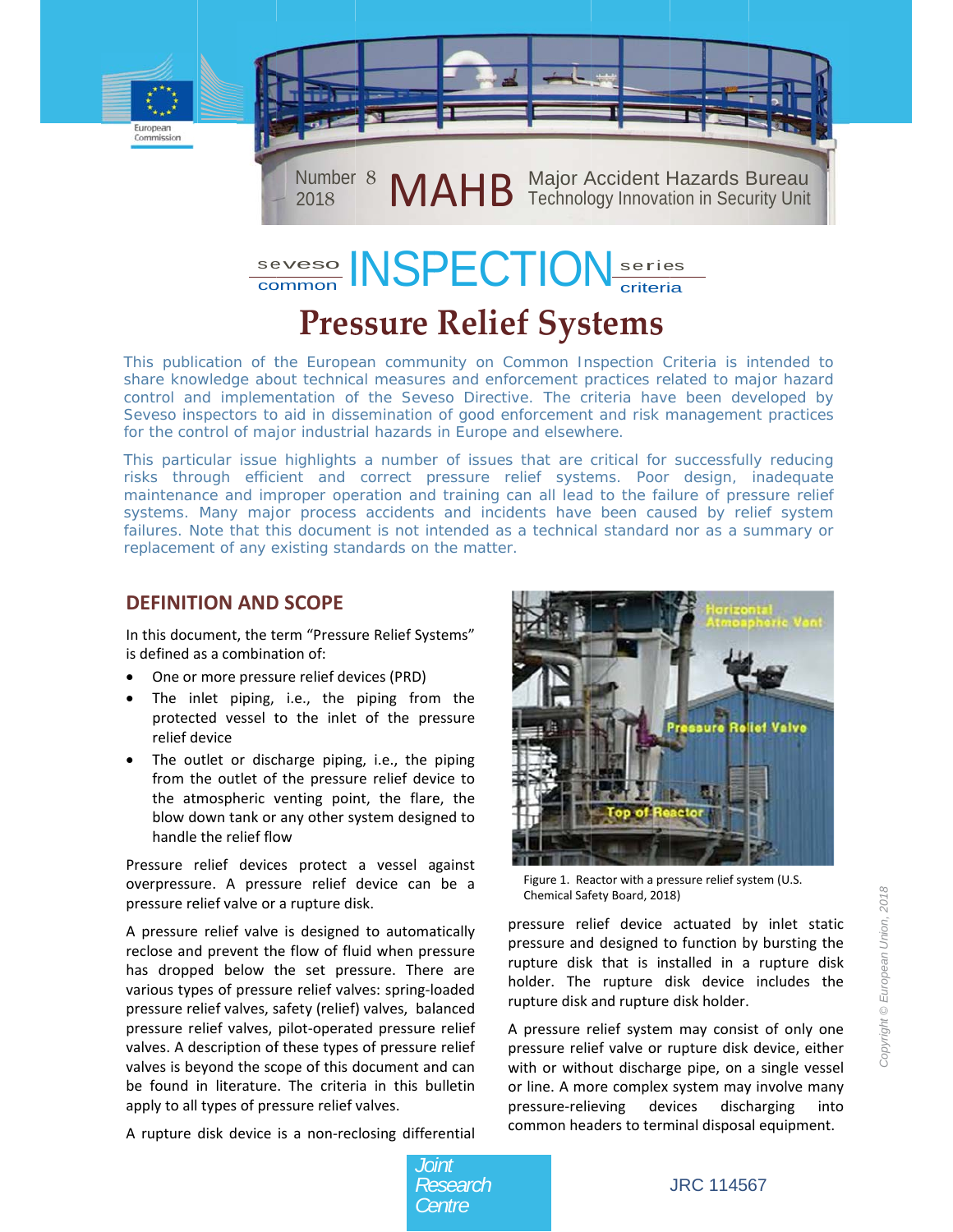Flare systems are not included as part of this CIC, even though they are normally regarded as a part of the pressure relief system.

#### **THE PURPOSE OF PRESSURE RELIEF SYSTEMS**

A pressure relief system is normally installed where it is necessary to avoid that the pressure in a plant, specific installations, or specific equipment exceeds limits for safe operation of the plant and affected equipment. The system prevents escalation of incidents by rapid pressure reduction and ensures that released substances are removed from the process in a safe manner without causing damage to personnel and equipment. Protection against overpressure is recognized as an important part of process design.

Overpressure can occur due to any number of conditions. Inadvertent valve opening, closed or blocked outlets on vessels, utility failure, excess heat, transient pressure surges, and fire are all examples of situations that may cause overpressure. Pressure relief valves are typically associated with boilers and pressure vessels and storage and transport tanks.

#### **IDENTIFICATION & DOCUMENTATION**

For each pressure relief valve or rupture disk device the operator should have a specification sheet.

Templates of these specification sheets can be found in literature and typically contain information such as:

- Identification of the components (item number)
- Identification of each relief position (e.g., the tag number on a P&ID)
- The service conditions (liquid, vapour, two phase flow, temperature, back pressure, …)
- Orifice area
- Operating pressures
- Design code
- Construction materials
- Type of pressure relief valve or rupture disk

### **EFFECTIVENESS, SIZE & CALIBRATION OF THE PRESSURE RELIEF SYSTEM**

The operator should be able to demonstrate that design and dimensioning of the pressure relief system is based on a pressure relief analysis. This analysis should be appropriate for the expected fluid phase (liquid, vapour, or two‐phase flow).

The overpressure scenarios for which the PRS serves as a risk reducing measure should be listed. For each scenario, the relief flow (to be discharged) should be calculated. The PRS should be sized for the scenario with the largest relief flow.

Using the largest relief flow, the minimal discharge area of the PRD is obtained. The PRD that are installed should have an orifice area equal or larger than the minimal area required (for the 'largest' scenario).

Calculation should take into account phenomena such as the pressure losses in the inlet and outlet piping and any backpressure present in the blow down system (if present).

### **RISKS INTRODUCED BY THE PRESSURE RELIEF SYSTEM**

When a pressure relief system discharges to the atmosphere, a hazardous situation can occur, depending on the properties of the substances released. For instance, a toxic or explosive cloud can be formed. The operator should assess the risks involved with potential substance releases. The analysis typically involves dispersion calculations. If the risks are deemed unacceptable, measures should be taken to reduce the risks, such as, discharging into a blowdown vessel or to a flare, relocating the atmospheric venting point to a safer location, implementing additional measures to reduce the likelihood of the PRS being activated (e.g., via safety instrumented systems), etc.

Another risk typically associated with PRS discharges to the atmosphere may be caused by reaction forces imposed on outlet piping. The calculation of these forces should be a part of the sizing calculations. The operator should be able to demonstrate that the outlet piping (and more specifically, its supports) can withstand the reaction forces.

Discharging gases under high pressure or liquefied gases can lead to a considerable drop in temperature and hence, to brittle fracture in the outlet piping and blow down system. The calculation of the pressure drop should be part of the sizing calculation. The operator should be able to demonstrate that the materials used for the outlet piping and the blowdown system are suited to handle these low temperatures.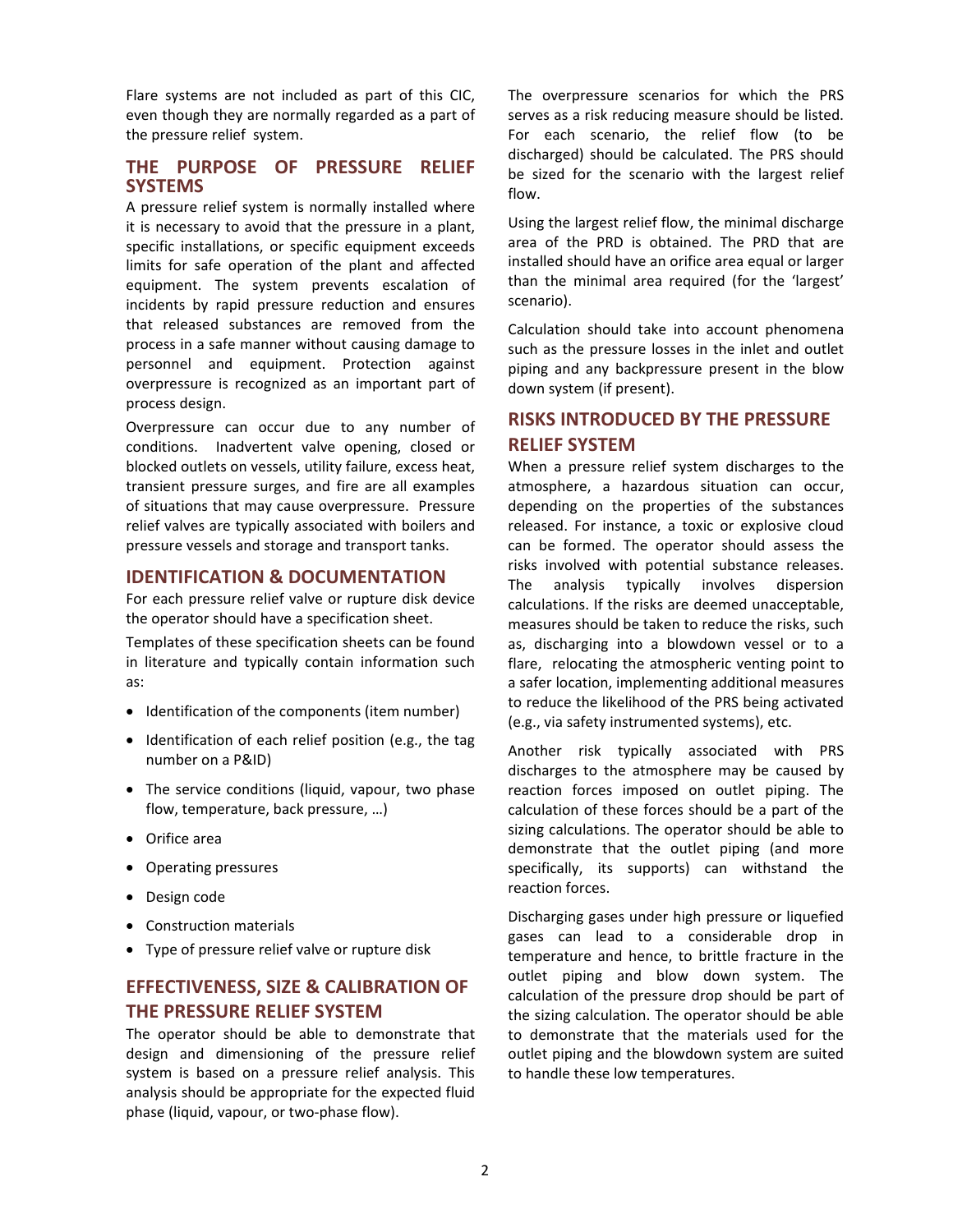#### PREVENTION OF DAMAGE TO **THF PRESSURE RELIEF SYSTEM**

The pressure relief system also should be protected from potential damage during normal operations. For example, many process materials often build up and solidify on internal surfaces. This can create a problem for pressure relief systems such that they may become partially or completely blocked.

Corrosion can also compromise the proper operation of safety valve, causing the disk to stick at the seat or causing leaks between disk and seat.

The operator should have evaluated whether such harsh operation conditions are present and should have taken the appropriate measures in place to guarantee the reliable operation of the pressure relief device, such as:

- installing heating or tracing systems) to prevent freezing or solidification
- protection of a pressure relief valve by a rupture disk
- installation of pressure relief devices directly on a vessel (eliminating the need for inlet piping)
- Increasing the inspection and maintenance intervals

### **PRESSURE BUILD UP BETWEEN THE PRESSURE RELIEF VALVE AND RUPTURE DISK**

When a pressure relief valve and a rupture disk are installed in sequence, an enclosed space is formed between the (outlet of the) bursting disk and (the inlet of the) pressure relief valve. Small leaks (pin holes, cracks) in the rupture disk can lead to a pressure build up in this enclosed space. The backpressure in this space will render the bursting disk (that is still largely closed) nonoperational. The bursting disk is the activated bv pressure differential



Figure 2. Diagramme showing the enclosed space between the bursting disk and the pressure relief valve

over the rupture disk. Due to the backpressure, the pressure differential at which the rupture disk should burst will not be attained when the maximum allowable pressure in the vessel safeguarded by the PRS is reached.

This phenomenon requires installation of a pressure indicator that monitors the space between the rupture disk and the pressure relief valve. The pressure indicator should preferably give an alarm when backpressure is detected. If not, the indicator should be regularly inspected (each shift). Operators must be aware that a high pressure reading requires urgent action.

#### **DEACTIVATION OF THE PRS**

A vessel or pipe that is protected by a PRS should never be disconnected from the PRS while it is in operation (and the risk of overpressure is present).

To allow maintenance and inspection of PRD some pressure systems are equipped with two or more (redundant) PRD. This configuration allows one PRD to remain in service (connected to the pressure system) while the other PRD can be shut off by a hand valve or 3-way valve.

A system should be in place to guarantee the right position of the valve in the inlet or outlet piping, making sure that at least one PRD is always lined up with the pressure system under protection.

#### **INSPECTION AND MAINTENANCE**

The operator should establish a periodic inspection and maintenance system with all activity documented. Each pressure relief valve should undergo:

- a periodic inspection and maintenance (testing and recalibration) of each pressure relief valve
- a visual on-stream inspection

Periodic maintenance of a safety valve involves removing it from the installation and transporting it to a maintenance shop. It is strongly recommended to test the pressure relief devices in the maintenance shop before disassembly. In this way, it can be tested whether the pressure relief valve opens at the set pressure. (This is sometime referred to as the 'pretest' or the 'as received pop test'.) If a pressure relief valve fails to open at a pressure level above the set pressure (e. g., at 110% of the set pressure), the pressure relief valve is considered to have failed the test. An inquiry to the possible causes then should be executed. If the pressure relief valve fails the test repeatedly, it is a